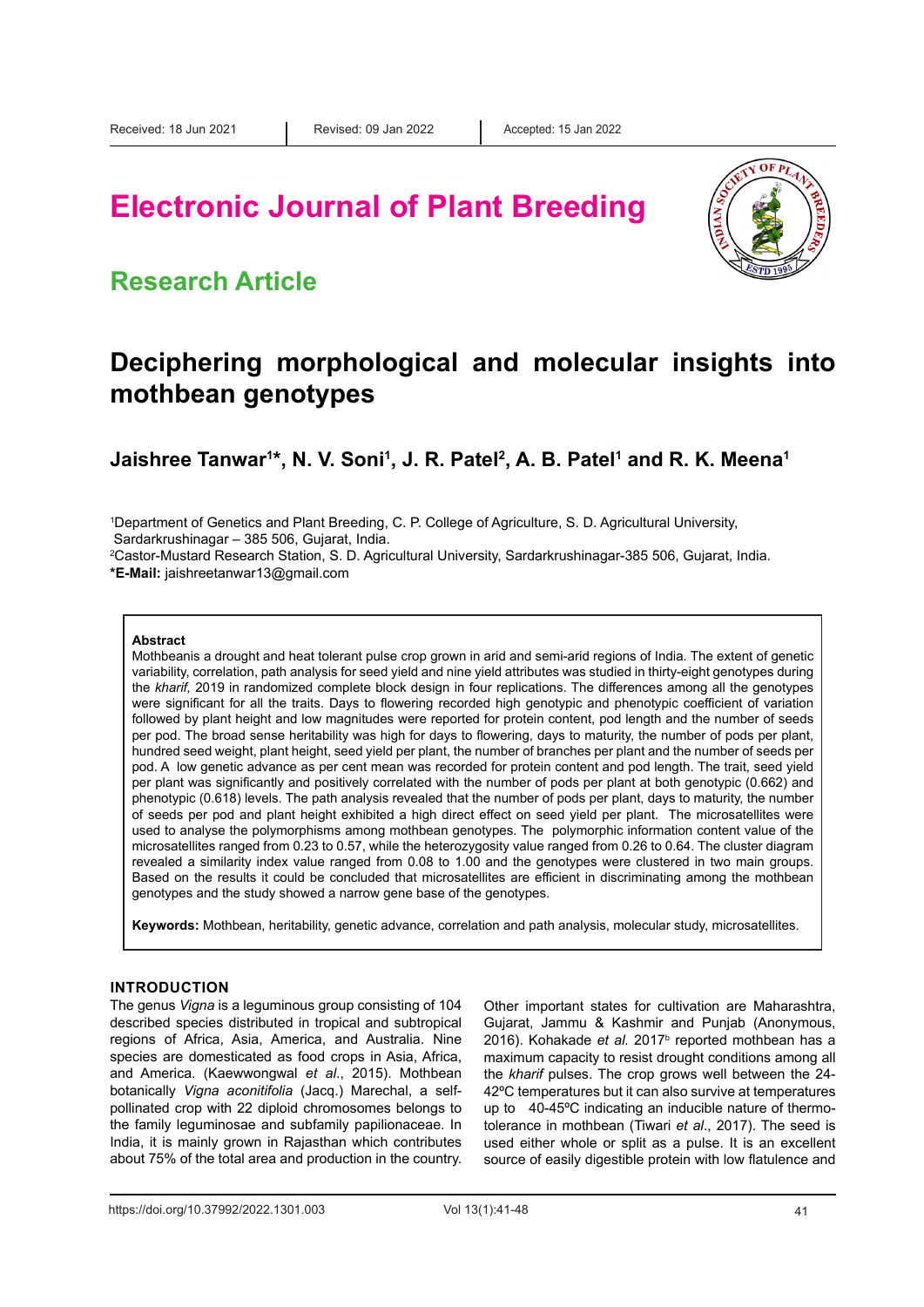## *EJPB*

is consumed as 'dal', bean sprouts, noodles, green beans and boiled dry beans. Besides edible uses, mothbean is known as a soil binder. It is principally grown for its protein content rich seeds. Certain anti-nutritional factors like trypsin inhibitors, saponins, phytic acids *etc.*, are found in mothbean. The crop can be grown in various cropping systems like agri-horticutural, silvi-pasture, agro forestry, mixed cropping, inter cropping and sole cropping, which are common in the arid zone. Besides being a multipurpose crop, the productivity of mothbean is still low due to various biotic and abiotic factors. Maximization of yield is the major objective of any crop. For enhancement of yield the knowledge of various genetic variability parameters is required. Genotypic and phenotypic coefficient of variation and heritability coupled with genetic advance is of great importance for the selection and evaluation of germplasm, which is a prime requirement in crop improvement programmes.

Selection based on different components of variability, heritability and genetic advance had been reported for different yield attributing traits in mothbean by several researchers *viz*., Patel *et al*. (2009), Yogeesh *et al*. (2012), Vir and Singh (2015), Yogeesh *et al*. (2016) Kumar *et al*. (2016) and Kohakade *et al*. (2017<sup>a</sup> ). Sahoo *et al.* (2019) studied genetic variation, heritability and genetic advance in fifty mothbean germplasm and reported significant variability in all genotypes for various traits. Molecular diversity analysis is a need for the breeder to analyse the genetic base of the available genotypes to design strategies for increasing the efficiency of various breeding programmes. Kaur *et al.* (2018) studied genetic diversity among twenty-three mungbean genotypes using forty Simple Sequence Repeats (SSR) primers of which ten primers showed a good polymorphic rate with 86.66 per cent. Therefore, the present study was conducted with the goal to decipher the polymorphism among mothbean genotypes using quantitative traits and microsatellites markers which will help the breeder to select superior genotypes for an effective breeding programme.

#### **MATERIALS AND METHODS**

The experimental material used for the study consisted of thirty-eight mothbean genotypes. The investigation was carried out in randomized complete block design using four replications during *kharif,* 2019. The experiment was laid out a single row of four meters with 45 cm x 10 cm spacing. All the recommended agronomic and plant protection measures were followed to raise the normal crop. The data were collected by taking mean values of five randomly selected plants from each accession for the characters *viz*., plant height (cm), the number of branches per plant, the number of pods per plant, pod length (cm), the number of seeds per pod, 100-seed weight (g), protein content (%) and seed yield per plant (g) and plot basis for days to flowering and days to maturity. The data recorded for all the characters were subjected to analysis of variance with the formula suggested by Panse

and Sukhatme (1985). Analysis of variance permits the estimation of phenotypic, genotypic and environmental variance for various traits calculated as per Johnson *et al*. (1955) while, the genotypic coefficient of variation (GCV) and phenotypic coefficients of variation (PCV) were calculated as per Burton (1952) and categorized as low, moderate and high by Shivasubramanian and Menon (1973). Broad sense heritability and Genetic advance (GA) were calculated by using the formula proposed by Allard (1960) and categorized as demonstrated by Robinson (1966). The phenotypic and genotypic correlations were also estimated from which genotypic correlations were subjected to path coefficient analysis.

For assessment of molecular diversity twenty-four SSR primers were screened. Genomic DNA of all the genotypes was extracted using the CTAB extraction method and purity was checked by 0.8% agarose gel electrophoresis. The extracted DNA was amplified using microsatellites. The PCR mixture contained 1.5 μl 10X PCR buffer, 0.3 μl 10mM dNTPs, 0.1 μl 3U *Taq* DNA polymerase, 1.5 μl 5.0 pmoles/µl primer pair, 1.0 μl 50.0 ng/µl template DNA and 10.6 μl nuclease free water. The amplification was programmed for initial denaturation at 94°C for four minutes followed by 35 cycles of 94°C denaturations for one minute, annealing of primer at annealing temperature for one minute and extension at 72°C for 45 seconds. The cycling programme was terminated by a final extension step at 72°C for ten minutes. The amplified products along with the standard 100 bp DNA marker were separated by electrophoresis and visualized under a gel documentation system. The SSR reproducible bands of DNA fragments were scored as present (1) or absent (0) and was compared with each other and a data matrix was prepared. The data matrix was read by NTSYS-pc version 2.20 (Numerical Taxonomy and Multivariate Analysis System for Personal Computers, Exeter Software) developed by Rohlf (2005) and analysed by SIMQUAL (Similarity for quantitative data) program with Jaccard's similarity coefficient (Jaccard, 1908). The resulted similarity matrix was entered into the SAHN clustering program, a tree matrix was produced and a dendrogram constructed using UPGMA.

#### **RESULTS AND DISCUSSION**

The analysis of variance for various traits presented in **Table 1** depicted a significant difference in mean squares and the presence of appreciable inherent genetic variability among all the genotypes for all the traits provides the chance for further improvement of these traits. The magnitude of phenotypic variance for all the yield component was higher than the genotypic variance. Less difference between the values of genotypic and phenotypic coefficient of variation were reported for all the traits which indicate the less environmental influence and more contribution of the genetic factors in phenotypic expression. The result was in accord with the report of Patel *et al.* (2009) and Sahoo *et al.* (2019). GCV and PCV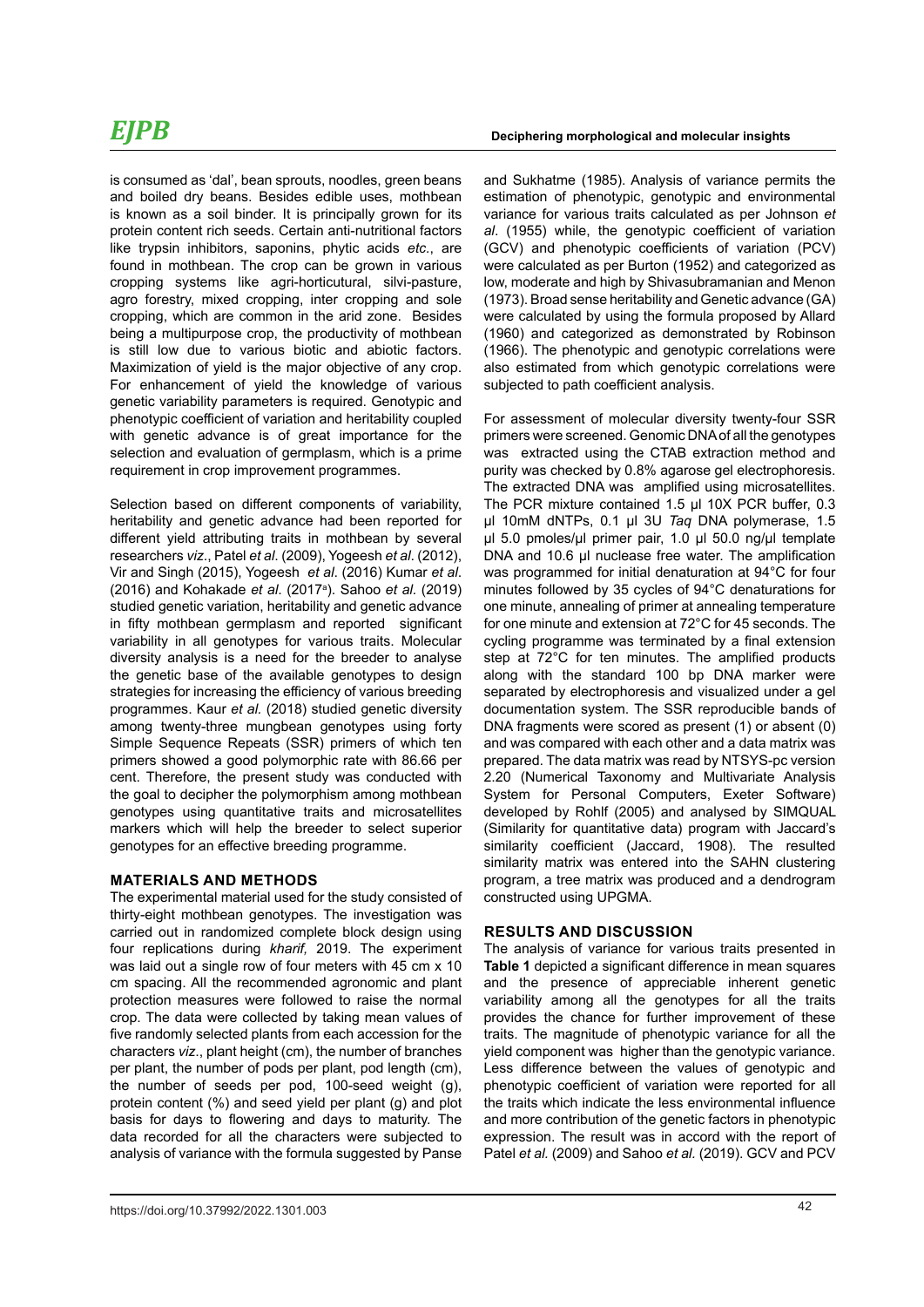| Source of   | df  |           | Mean sum of squares |           |          |           |           |           |            |          |          |  |
|-------------|-----|-----------|---------------------|-----------|----------|-----------|-----------|-----------|------------|----------|----------|--|
| variation   |     | DF        | DM                  | <b>PH</b> | NΒ       | <b>NP</b> | <b>PL</b> | <b>NS</b> | <b>HSW</b> | РC       | SY       |  |
| Replication |     | 0.90      | 2.00                | 1.99      | 0.21     | 4.20      | 0.08      | 0.17      | 0.03       | 0.18     | 0.14     |  |
| Treatment   | 37  | 1279.67** | 723.32**            | 508.96**  | $3.79**$ | 167.04**  | $0.15**$  | $0.74**$  | $0.77**$   | $0.23**$ | $4.57**$ |  |
| Error       | 111 | 1.25      | 1.28                | 8.46      | 0.25     | 1.60      | 0.03      | 0.07      | 0.01       | 0.09     | 0.11     |  |

|  | Table 1.Analysis of variance (mean sum of squares) for different characters in mothbean |  |  |  |  |  |
|--|-----------------------------------------------------------------------------------------|--|--|--|--|--|
|--|-----------------------------------------------------------------------------------------|--|--|--|--|--|

\*, \*\* Significant at 0.05 and 0.01 levels of probability, respectively.

DF = Days to 50% flowering, DM = Days to maturity, PH = Plant height, NB = Number of branches per plant, NP = Number of pods per plant, PL = Pod length, NS = Number of seeds per plant, HSW = 100-seed weight, PC = Protein content, SY = Seed yield per plant.

were higher for days to flowering followed by plant height. Selection based on traits possessing high GCV and PCV can lead to successful isolation of advantageous genotypes, as the selection is proportional to variability present in the genotypes. This result was in concordance with Patel *et al*. (2009), Yogeesh *et al*. (2012), Vir and Singh (2015), Yogeesh *et al*. (2016), Kumar *et al*. (2016) and Kohakade *et al*. (2017<sup>a</sup> ). Whereas, moderate estimates were recorded for the number of branches per plant, the number of pods per plant, 100-seed weight, seed yield per plant and days to maturity which signifies the improvement in these traits could be achieved only up to a reasonable extent. While GCV and PCV values were low for protein content, pod length and the number of seeds per pod indicating less range of variation for traits. The relative amount of variation which is heritable or not can be assessed through heritability. Broad sense heritability was high for days to flowering, days to maturity, the number of pods per plant, 100-seed weight, plant height, seed yield per plant, the number of branches per plant and the number of seeds per pod. Heritability was moderate for pod length. The lowest heritability for protein content. Genetic advance provides information about the expected genetic gain for a particular trait. It depends upon the phenotypic variability in population, the heritability of the character and the selection intensity. High genetic advance as per cent of mean was observed for days to flowering, plant height, the number of pods per plant, 100-seed weight, the number of branches per

plant, days to maturity and seed yield per plant whereas, low genetic advance as per cent mean was recorded for protein content and pod length. Moderate genetic advance coupled with high heritability was recorded for the number of seeds per pod suggesting the presence of both additive and non-additive genes. Similar results for high heritability coupled with high genetic advance were reported by Yogeesh *et al.* (2016), Kohakade *et al.* (2017<sup>a</sup> ) and Sahoo *et al*. (2019). The traits which exhibited high heritability coupled with high genetic advance signifies the role of additive genes and less environmental influence on the character and offering a better chance for a future breeding programme using appropriate breeding methods. Moderate heritability with moderate genetic advance indicates the influence of both additive and nonadditive gene effects (**Table 2**).

The correlation analysis presented in **Table 3** signifies the role of other characters in enhancing the seed yield. In general, genotypic correlation coefficients were higher than their respective phenotypic correlation coefficients, indicating the influence of genetic variance in the expression of character. Vir and Singh (2015), Kohakade et al., (2017<sup>a</sup>) and Sahoo et al., (2018) reported a similar result. A significant and positive association was found between seed yield per plant and the number of pods per plant at both genotypic and phenotypic levels. Concurrent results for the association between the number of pods per plant with seed yield per plant was observed by

| <b>Characters</b>            | $\sigma^2$<br>g | $\sigma^2$<br>p | GCV(%) | <b>PCV</b> (%) | $h_{\rm bs}^2$ (%) | <b>GAM (%)</b> |
|------------------------------|-----------------|-----------------|--------|----------------|--------------------|----------------|
| Days to flowering            | 319.60          | 320.85          | 30.06  | 30.12          | 99.60              | 61.82          |
| Days to maturity             | 180.51          | 181.79          | 15.34  | 15.40          | 99.29              | 31.50          |
| Plant height                 | 125.12          | 133.58          | 20.18  | 20.85          | 93.66              | 40.23          |
| Number of branches per plant | 0.88            | 1.13            | 18.03  | 20.41          | 78.00              | 32.80          |
| Number of pods per plant     | 41.35           | 42.96           | 18.14  | 18.49          | 96.26              | 36.68          |
| Pod length                   | 0.03            | 0.06            | 4.67   | 6.47           | 52.09              | 6.95           |
| Number of seeds per pod      | 0.16            | 0.23            | 6.91   | 8.28           | 69.77              | 11.90          |
| 100-seed weight              | 0.18            | 0.19            | 17.91  | 18.35          | 95.19              | 36.00          |
| Protein content              | 0.03            | 0.13            | 0.86   | 1.68           | 26.10              | 0.90           |
| Seed yield per plant         | 1.11            | 1.22            | 15.06  | 15.79          | 91.00              | 29.60          |

43 https://doi.org/10.37992/2022.1301.003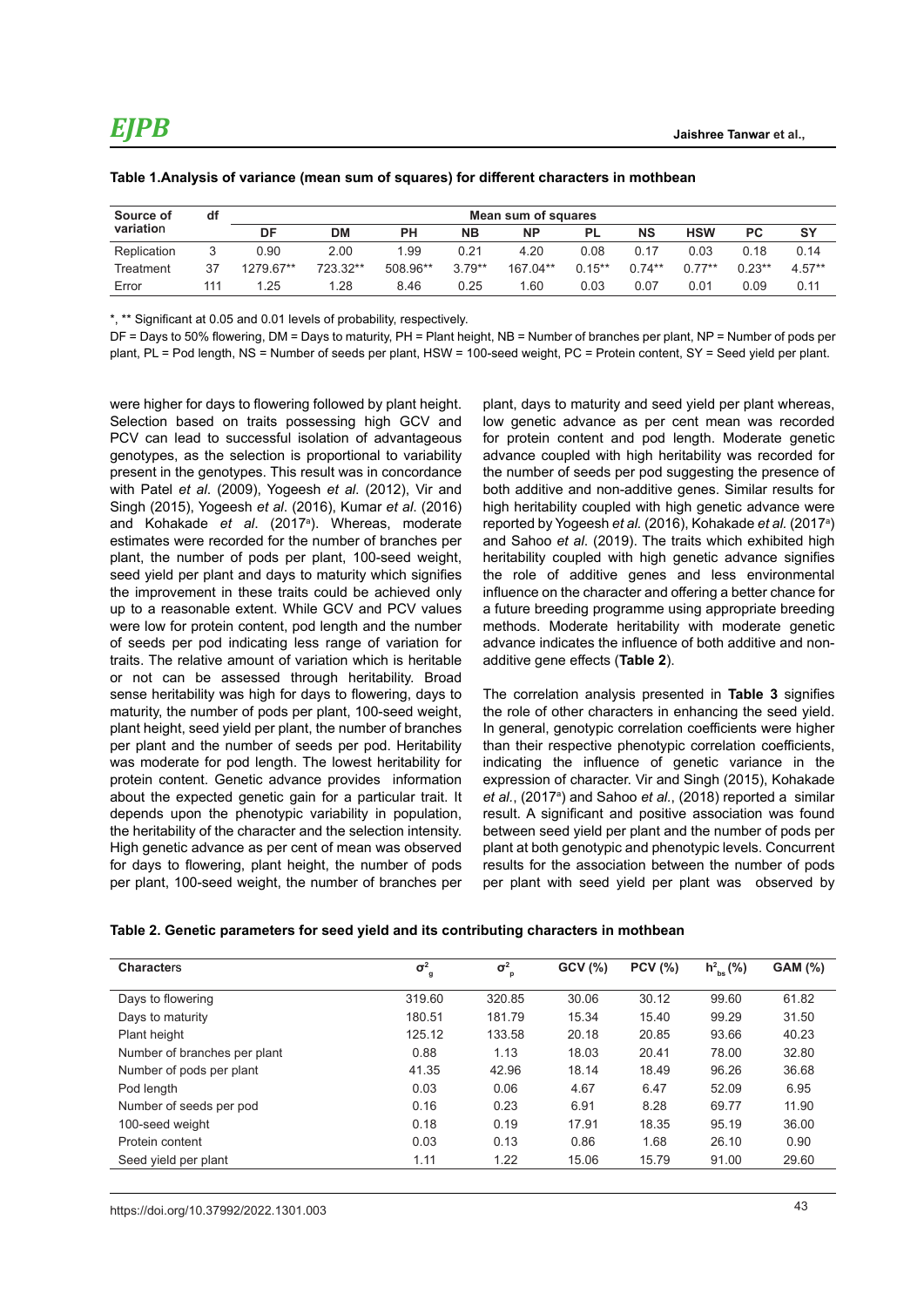|                | <b>S.No. Characters</b> |   | DF    | <b>DM</b> | PH        | <b>NB</b> | <b>NP</b> | PL         | <b>NS</b>  | <b>HSW</b> | <b>PC</b>  | SY        |
|----------------|-------------------------|---|-------|-----------|-----------|-----------|-----------|------------|------------|------------|------------|-----------|
| 1              | DF                      | G | 1.000 | $0.918**$ | $0.551**$ | $0.733**$ | $-0.115$  | $-0.350**$ | $-0.113$   | $-0.092$   | $-0.345**$ | $-0.162*$ |
|                |                         | P | 1.000 | $0.914**$ | $0.532**$ | $0.644**$ | $-0.112$  | $-0.251**$ | 0.095      | $-0.090$   | $-0.179*$  | $-0.155$  |
| 2              | DM                      | G |       | 1.000     | $0.533**$ | $0.611**$ | $-0.158$  | $-0.320**$ | $-0.073$   | $-0.059$   | $-0.217**$ | $-0.094$  |
|                |                         | P |       | 1.000     | $0.517**$ | $0.537**$ | $-0.154$  | $-0.231**$ | $-0.067$   | $-0.055$   | $-0.125$   | $-0.087$  |
| 3              | PH                      | G |       |           | 1.000     | $0.547**$ | 0.110     | $-0.068$   | $-0.216**$ | $-0.060$   | $-0.235**$ | 0.143     |
|                |                         | P |       |           | 1.000     | $0.478**$ | 0.104     | $-0.025$   | $-0.188*$  | $-0.054$   | $-0.150$   | 0.130     |
| 4              | <b>NB</b>               | G |       |           |           | 1.000     | 0.065     | $-0.070$   | 0.099      | $-0.036$   | $-0.356**$ | $-0.058$  |
|                |                         | P |       |           |           | 1.000     | 0.060     | $-0.007$   | 0.092      | $-0.057$   | $-0.167*$  | $-0.075$  |
| 5              | <b>NP</b>               | G |       |           |           |           | 1.000     | 0.012      | $-0.197*$  | $-0.083$   | $-0.155$   | $0.662**$ |
|                |                         | P |       |           |           |           | 1.000     | $-0.001$   | $-0.176*$  | $-0.087$   | 0.078      | $0.618**$ |
| 6              | PL                      | G |       |           |           |           |           | 1.000      | $0.475**$  | $-0.221**$ | $0.200**$  | 0.030     |
|                |                         | P |       |           |           |           |           | 1.000      | $0.381**$  | $-0.151$   | 0.063      | 0.055     |
| $\overline{7}$ | <b>NS</b>               | G |       |           |           |           |           |            | 1.000      | $-0.000$   | $0.172*$   | 0.094     |
|                |                         | P |       |           |           |           |           |            | 1.000      | 0.008      | 0.082      | 0.101     |
| 8              | <b>HSW</b>              | G |       |           |           |           |           |            |            | 1.000      | $-0.055$   | $-0.002$  |
|                |                         | P |       |           |           |           |           |            |            | 1.000      | $-0.041$   | 0.005     |
| 9              | PC                      | G |       |           |           |           |           |            |            |            | 1.000      | $-0.175*$ |
|                |                         | P |       |           |           |           |           |            |            |            | 1.000      | $-0.065$  |
| 10             | SY                      | G |       |           |           |           |           |            |            |            |            | 1.000     |
|                |                         | P |       |           |           |           |           |            |            |            |            | 1.000     |

**Table 3. Genotypic and phenotypic correlation coefficient for different characters in mothbean**

\*, \*\* Significant at 0.05 and 0.01 levels of probability, respectively.

DF = Days to 50% flowering, DM = Days to maturity, PH = Plant height, NB = Number of branches per plant, NP = Number of pods per plant, PL = Pod length, NS = Number of seeds per plant, HSW = 100-seed weight, PC = Protein content, SY = Seed yield per plant

Patel *et al.* (2009) and Sahoo *et al.* (2018). This indicating the seed yield per plant is mutually associated with the other traits, which is useful for the plant breeder to select a desirable genotype from diverse plant genotypes. The direct and indirect contribution of various traits for improving seed yield is studied through correlation and mutual association among the different traits. However, a significant and negative association was recorded between seed yield per plant and days to flowering and protein content at the genotypic level. Therefore, improving these characters can inversely affect the other characters and the net yield can be affected. Path analysis (**Fig.1**) based on genotypic correlation revealed that the number of pods per plant, days to maturity, the number of seeds per pod and plant height exhibited a high direct effect on seed yield per plant in the desirable direction which confirms their strong association with seed yield per plant and thus suggesting that selection based on these characters will be beneficial. The residual value (0.591) indicated that other factors influencing the seed yield were not included in the present study and requires further study. The information gained from correlation and path analysis in mothbean will help the breeder to find out the functional yield component that can be appropriately used in developing diverse genotypes and direct selection can be based on the number of pods per plant which can increase the seed yield in mothbean. Kumar *et al.* (2016) and Sahoo *et al.* (2018) observed similar results for seed yield per plant.

Twenty-four SSR primers were screened for molecular characterization of thirty-eight different mothbean genotypes of which only twelve primers were found to be polymorphic among the genotypes. The list of SSR primers along with the melting temperature and citation is presented in **Table 4**. The results obtained by SSR primers indicating the presence of genetic diversity and the transferability of the SSR primers among *Vigna* species. A total of 27 alleles with a mean of 2.25 alleles per locus were detected from twelve primers among the genotypes. The amplified fragments ranged from 104 bp (with primer CEDC050) to 270 bp (with primer AGB16) indicating the presence of considerable amount of variation in the number of repeats between the different alleles. The PIC (Polymorphism Information Content) value of microsatellite locus, is a measure of the allelic diversity of the genotypes. The PIC values of these SSR markers varied from 0.23 (primer CEDGAG001) to 0.57 (primer VuUGM62) with an average of 0.36 and heterozygosity values was ranged from 0.26 to 0.64. Limited availability of polymorphism and low amount of heterozygosity is due to the highly self-pollinated nature of the crop which leads to the narrow genetic base of mothbean. However, some new length variants may occur due to natural crossing or residual heterozygosity. The total number of alleles at each locus, observed range of fragment size of alleles, PIC value and heterozygosity value of each locus are given in **Table 5.** The allele size of various locus ranged from 104 bp (CEDC050) to 270 bp (AGB16) while, the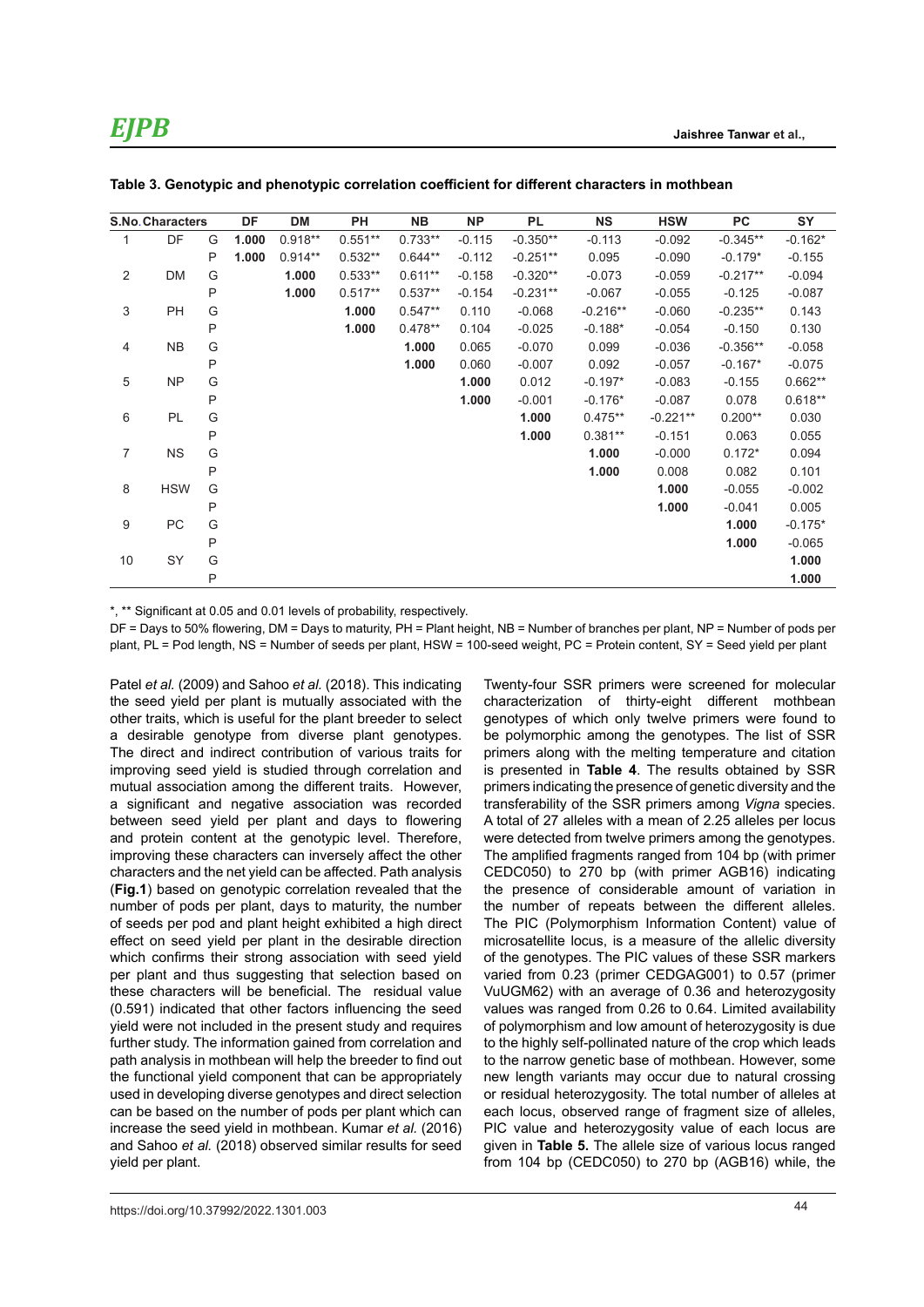

#### **Fig. 1. Path diagram for seed yield per plant based on genotypic correlation**

|  |  | Table 4. Details of polymorphic SSR markers used in the study |  |  |  |  |
|--|--|---------------------------------------------------------------|--|--|--|--|
|--|--|---------------------------------------------------------------|--|--|--|--|

| S. No.         | <b>Primer</b> |   | <b>Sequence</b>                 | Tm value<br>$(^{\circ}C)$ |                               |
|----------------|---------------|---|---------------------------------|---------------------------|-------------------------------|
| 1              | VuUGM07       | F | <b>TGTTTCCAACAGGATTAGCC</b>     | 55.25                     | Gupta and Gopalakrishna,      |
|                |               | R | AAGGCCAATAATTGCACAAG            | 52.20                     | (2010)                        |
| 2              | VuUGM33       | F | AAAGGTGGGGGATTATGAGG            | 57.30                     |                               |
|                |               | R | <b>TGTCCAATCCTGATGGATGA</b>     | 55.25                     |                               |
| 3              | VuUGM62       | F | <b>TTGTCAAAAATCAGAAGCTC</b>     | 51.15                     |                               |
|                |               | R | <b>CTTGCATTCACTTCTACCAC</b>     | 55.25                     |                               |
| 4              | CEDG037       | F | <b>GGCTGAAGGTGATGACAGAAG</b>    | 57.30                     | Dikshit <i>et al.</i> (2012)) |
|                |               | R | <b>GGCACTGGTTTTCTAAGGTTGTTG</b> | 57.30                     |                               |
| 5              | CEDC050       | F | <b>TCCCACTTCTCCATTACCTCCAC</b>  | 62.43                     |                               |
|                |               | R | <b>GAGATTATCTTCTGGGCAGCAAGG</b> | 62.72                     |                               |
| 6              | CEDG149       | F | <b>GGCTGAAGGTGATGACAGAAG</b>    | 59.82                     |                               |
|                |               | R | <b>GGCACTGGTTTTCTAAGGTTGTTG</b> | 61.01                     |                               |
| $\overline{7}$ | CEDG100       | F | <b>CCCATCAAGTAACTACATAACA</b>   | 54.66                     | Sangiri et al. (2007          |
|                |               | R | ATGTGGGACTGGACAAATAAAA          | 54.66                     |                               |
| 8              | CEDG174       | F | <b>GAGGGATCTCCAAAGTTCAACGG</b>  | 62.43                     |                               |
|                |               | R | <b>GAAGGCTCCGAAGTTGAAGGTTG</b>  | 62.43                     |                               |
| 9              | <b>VR040</b>  | F | <b>TGACAACATGGGAAGAAGAAGA</b>   | 56.53                     | Sharma and Sirohi, (2018)     |
|                |               | R | ACACCAACACAAAAGCAAACAC          | 56.53                     |                               |
| 10             | AGB16         | F | <b>GCATCACAAAGGACTGAGAGC</b>    | 59.82                     | Gioi et al. (2012)            |
|                |               | R | CCCAAGCAAAGAGTCGATTT            | 55.25                     |                               |
| 11             | CEDGAG001     | F | <b>CTCATCAGGGACATCCTCCC</b>     | 61.40                     | Suman et al. (2017)           |
|                |               | R | <b>GATCGTGATCGATCCAACGGTC</b>   | 62.12                     |                               |
| 12             | CEDAAG002     | F | <b>GCAGCAACGCACAGTTTCATCG</b>   | 62.12                     |                               |
|                |               | R | <b>GCAAAACTTTTCACCGGTACGACC</b> | 62.72                     |                               |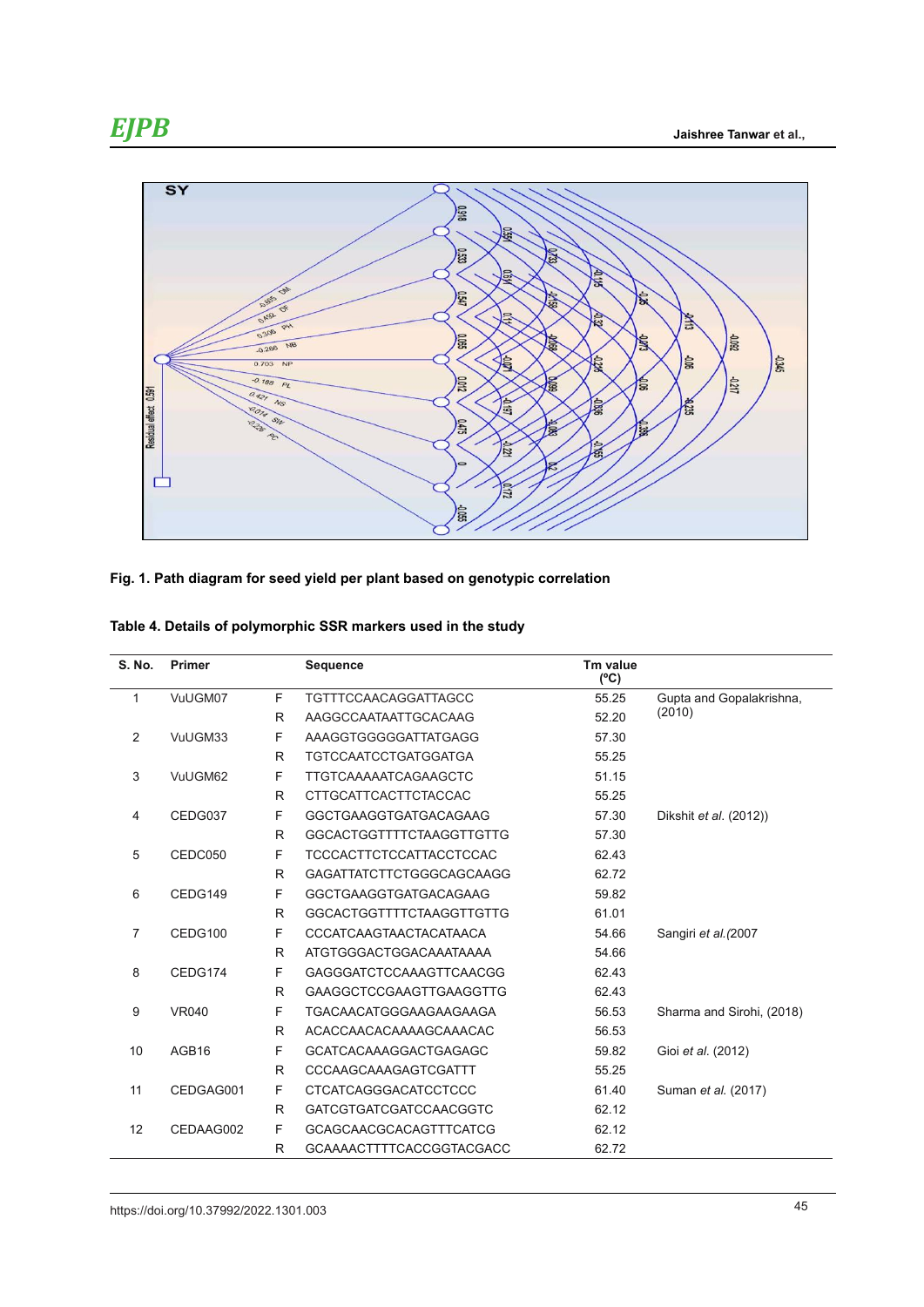# *EJPB*

PIC value and heterozygosity of markers were minimum for CEDGAG001 as 0.23 and 0.26 and maximum in VuUGM62 as 0.57 and 0.64, respectively. Out of twelve markers only three markers revealed three alleles and the rest markers amplified with two alleles.

The cluster analysis was performed using genetic similarity values and a dendrogram was generated showing genetic relationships among all mothbean genotypes. Similarity index values ranged from 0.08 to 1.00, which indicates the presence of the moderate amount of variation among all the genotypes. The highest similarity index value of 1.00 was found between IC-33742 and IC-399037, IC-39418 and IC-399037 followed by 0.93 value between IC-28792 and IC-33742, IC-28792 and IC-39418. This suggested that these genotypes may have similar parentage in their ancestors. While, the least similarity index value of 0.08 was recorded between IC-9109 and IC-28792, IC-33741, IC-33742, IC-39642, IC-415127 and IC-415139 suggesting that they were divergent. The clustering pattern of the dendrogram generated by pooled SSR data of twelve markers constructed using UPGMA showed two major clusters A and B formed at a similarity coefficient of 0.28 (**Fig. 2**). The similarity coefficient was ranged from 0.28 to 0.98 which is indicative of the presence of moderate variation among the genotypes.

| Table 5. Microsatellite marker analysis in mothbean genotypes |  |  |
|---------------------------------------------------------------|--|--|
|---------------------------------------------------------------|--|--|

| S.No. | Marker name       | Allele size range<br>(bp) | Number alleles<br>amplified | <b>PIC</b> | Heterozygosity<br>(H) |
|-------|-------------------|---------------------------|-----------------------------|------------|-----------------------|
|       | VuUGM07           | $169 - 223$               | $\overline{2}$              | 0.37       | 0.50                  |
| 2     | VuUGM33           | 126 - 158                 | 2                           | 0.36       | 0.47                  |
| 3     | VuUGM62           | 175 - 214                 | 3                           | 0.57       | 0.64                  |
| 4     | CEDG037           | $113 - 121$               | 2                           | 0.31       | 0.38                  |
| 5     | CEDC050           | $104 - 120$               | 2                           | 0.35       | 0.45                  |
| 6     | CEDG149           | 186 - 225                 | 2                           | 0.33       | 0.41                  |
| 7     | CEDG100           | 181 - 237                 | 2                           | 0.36       | 0.48                  |
| 8     | CEDG174           | 176 - 214                 | 3                           | 0.36       | 0.41                  |
| 9     | VR040             | 163 - 199                 | 2                           | 0.35       | 0.45                  |
| 10    | AGB <sub>16</sub> | $231 - 270$               | 2                           | 0.30       | 0.37                  |
| 11    | CEDGAG001         | 169 - 201                 | 2                           | 0.23       | 0.26                  |
| 12    | CEDGAG002         | 123 - 145                 | 3                           | 0.44       | 0.53                  |



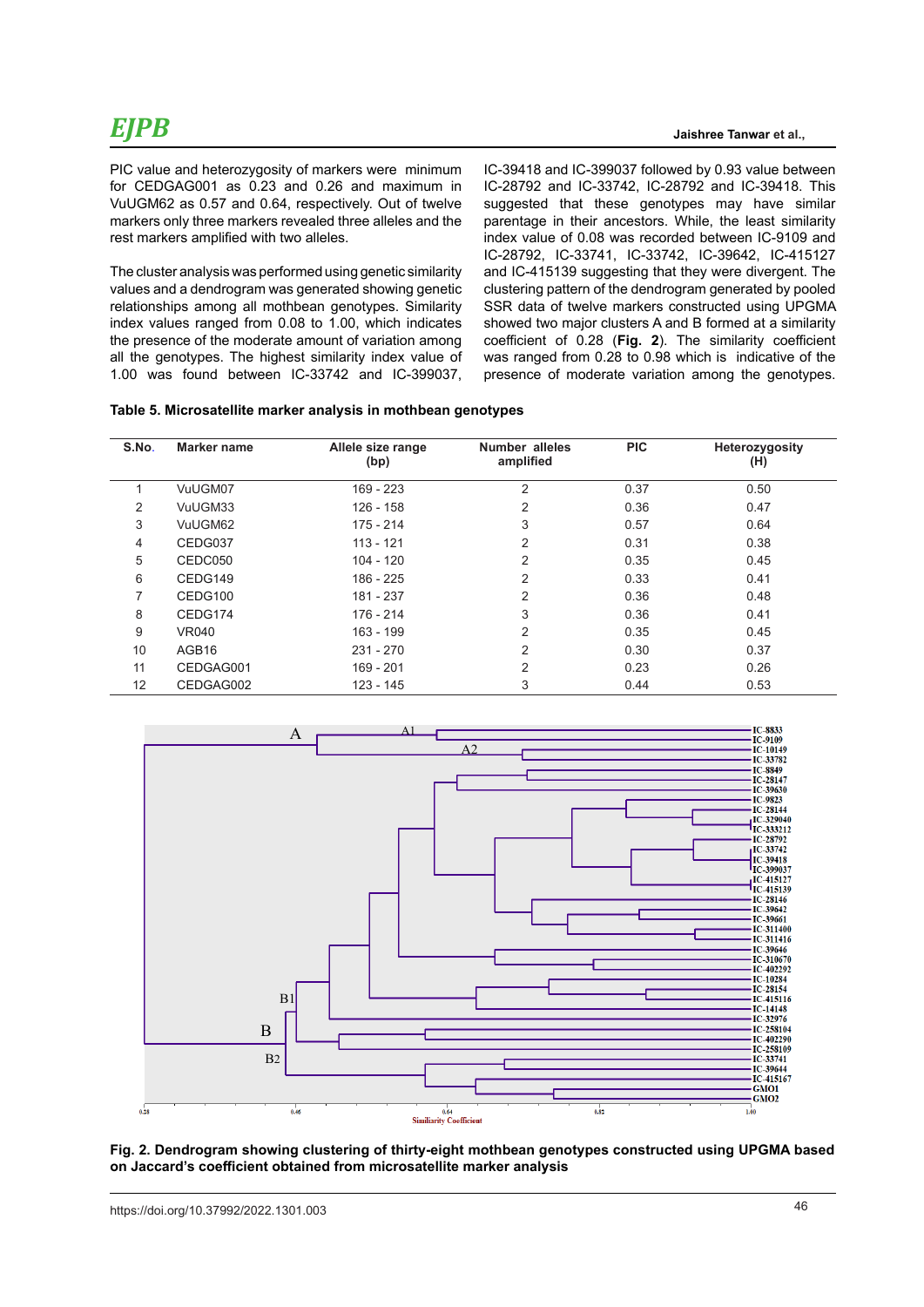### *EJPB*

Cluster A was divided into two sub clusters A1 and A2. Four genotypes were grouped in one major cluster 'A'. Sub-cluster A1 included mothbean genotypes *viz*., IC-8833 and IC-9109. Sub-cluster A2 comprises genotypes IC-10149 and IC-33782. Cluster B was also divided into two sub-clusters B1 and B2. Thirty-four genotypes were grouped in major cluster 'B'. Sub-cluster B1 consists of genotypes *viz*., IC-8849, IC-28147, IC-9823, IC-28144, IC-329040, IC-333212, IC-28792, IC-33742, IC-39418, IC-399037, IC-415127, IC-415139, IC-28146, IC-39642, IC-39661, IC-311400, IC-311416, IC-39646, IC-310670, IC-402292, IC-10284, IC-28154, IC-415116, IC-14148, IC-258104 and IC-402290; whereas genotypes IC-33741, IC-39644, IC-415167, GMO 1 and GMO 2 were different from those grouped into B2. Clustering pattern based on SSR marker data suggesting the presence of low genetic variation in the mothbean genotypes clustered in 'B' cluster. Three genotypes *viz.,* IC-39630, IC-32976 and IC-258109 were grouped out from all the clusters thus indicating that they were genetically diverse. Gupta and Gopalakrishna (2009) successfully amplified the primers VuUGM07, VuUGM33 and VuUGM62 in cowpea genotypes. Dikshit *et al.* (2012) reported a good PIC value for the SSR markers CEDG037 and CEDG149 in mungbean and different *Vigna* species. Thus, the present study revealed that the SSR marker is more efficient in detecting genetic variability among all *Vigna* species and can be further used for crop improvement.

The overall results revealed that there was a significant difference among the genotypes for all plant growth and yield related traits which suggested a considerable amount of genetic variability. The traits *viz*.,, days to flowering, days to maturity, plant height, the number of branches per plant, the number of pods per plant, the number of seeds per pod and 100-seed weight could be utilized an appropriate direction while selecting the suitable genotypes for effective futuristic breeding programmes. The present study shows the efficiency of SSR markers in detecting the genetic variation among mothbean genotypes. In general, the study using microsatellite markers detected a moderate level of genetic variation in mothbean representing the narrow genetic base of the genotypes.

#### **ACKNOWLEDGEMENT**

The authors like to acknowledge the NBPGR Regional Station, Jodhpur and S.D. Agricultural University, Sardarkrushinagar (Gujarat) for their support and funding.

#### **REFERENCES**

- Anonymous, 2016. Agriculture at a glance. Directorate of Economics & Statistics. Department of Agriculture and Cooperation, New Delhi.
- Allard, R.W. 1960. Relationship between genetic diversity and consistency performance in different

environments. *Crop Science*, **1**(2): 127-133. [\[Cross Ref\]](https://doi.org/10.2135/cropsci1961.0011183X000100020012x)

- Burton, G. W. 1952. Quantitative inheritance in grasses. Proc. *Sixth Inter. Grassland Cong.,* **1**:277-283.
- Dikshit, H.K., Singh, D., Singh, A., Jain, N., Kumari, J. and Sharma, T. R. 2012. Utility of adzuki bean [*Vigna angularis* (Wild.) Ohwi & Ohashi] simple sequence repeats (SSR) markers in genetic analysis of mungbean and related *Vigna* spp. *African Journal of Biotechnology*, **11** (69):13261-13268. [\[Cross Ref\]](https://doi.org/10.5897/AJB12.1720)
- Gioi, T.D., Boora, K.S. and Chaudhary, K. 2012. Identification and characterization of SSR markers linked to yellow mosaic virus resistance gene(s) in cowpea (*Vigna ungiculata*). *International Journal of Plant Research*, **2**(1):1-8. [\[Cross Ref\]](https://doi.org/10.5923/j.plant.20120201.01)
- Gupta, S.K. and Gopalakrishna. 2010. Development of unigene – derived SSR markers in cowpea (*Vigna ungiculata*) and their transferability to other *Vigna*  species. *Genome*, **53**: 508-523. [\[Cross Ref\]](https://doi.org/10.1139/G10-028)
- Jaccard, P.1908. Nouvelles recherché sur la distribution florale. *Bulletin de la Société vaudoise des sciences naturelles*. **44**: 223-270.
- Johnson, H.W., Robinson, H.F. and Comstock, R.E. 1955. Genotypic and phenotypic correlation in soybean and their implication in selection. *Agron. J.*, **47**: 477-483. [\[Cross Ref\]](%20https://doi.org/10.2134/agronj1955.00021962004700100008x)
- Kaewwongwal, A., Kongjaimun, A., Somta, P., Chankaew, S., Yimran, T. and Srinives, P. 2015. Genetic diversity of the black gram [*Vigna mungo* (L.) Hepper] gene pool as revealed by SSR markers. *Breeding Science*, **65**: 127-137. [\[Cross Ref\]](https://doi.org/10.1270/jsbbs.65.127)
- Kaur, G., Joshi, A. and Jain, D. 2018. SSR-marker assisted evaluation of genetic diversity in mung bean (*Vigna radiata* (L.) Wilcezk) genotypes. *Biological and Applied Sciences an International Journal*, **61**:1-8. [\[Cross Ref\]](https://doi.org/10.1590/1678-4324-2016160613)
- Kohakade, S.N., Bhavsar, V.V. and Pawar, V.Y. 2017<sup>a</sup>. Evaluation of variability for quantitative characters in mothbean [*Vigna acontifolia* (Jacq) Marechal] local germplasm. *International Journal of Current Microbiology and Applied Sciences*, **6**(9): 3163- 3168*.* [\[Cross Ref\]](https://doi.org/10.20546/ijcmas.2017.609.390)
- Kohakade, S.N., Bhavsar, V.V. and Pawar, V.Y. 2017 b. Genetic divergence in mothbean [*Vigna acontifolia*  (Jacq.) Marechal]. *Electronic Journal of Plant Breeding*, **8**(4): 1148-1158*.* [\[Cross Ref\]](https://doi.org/10.5958/0975-928X.2017.00167.3)
- Kumar Vijaya, A.G., Koraddi, S., Kallesh, D.T., Hundekar, S.T. and Boodi, I.H. 2016. Genetic variability studies in mothbean [*Vigna acontifolia* (Jacq.) Marechal] in